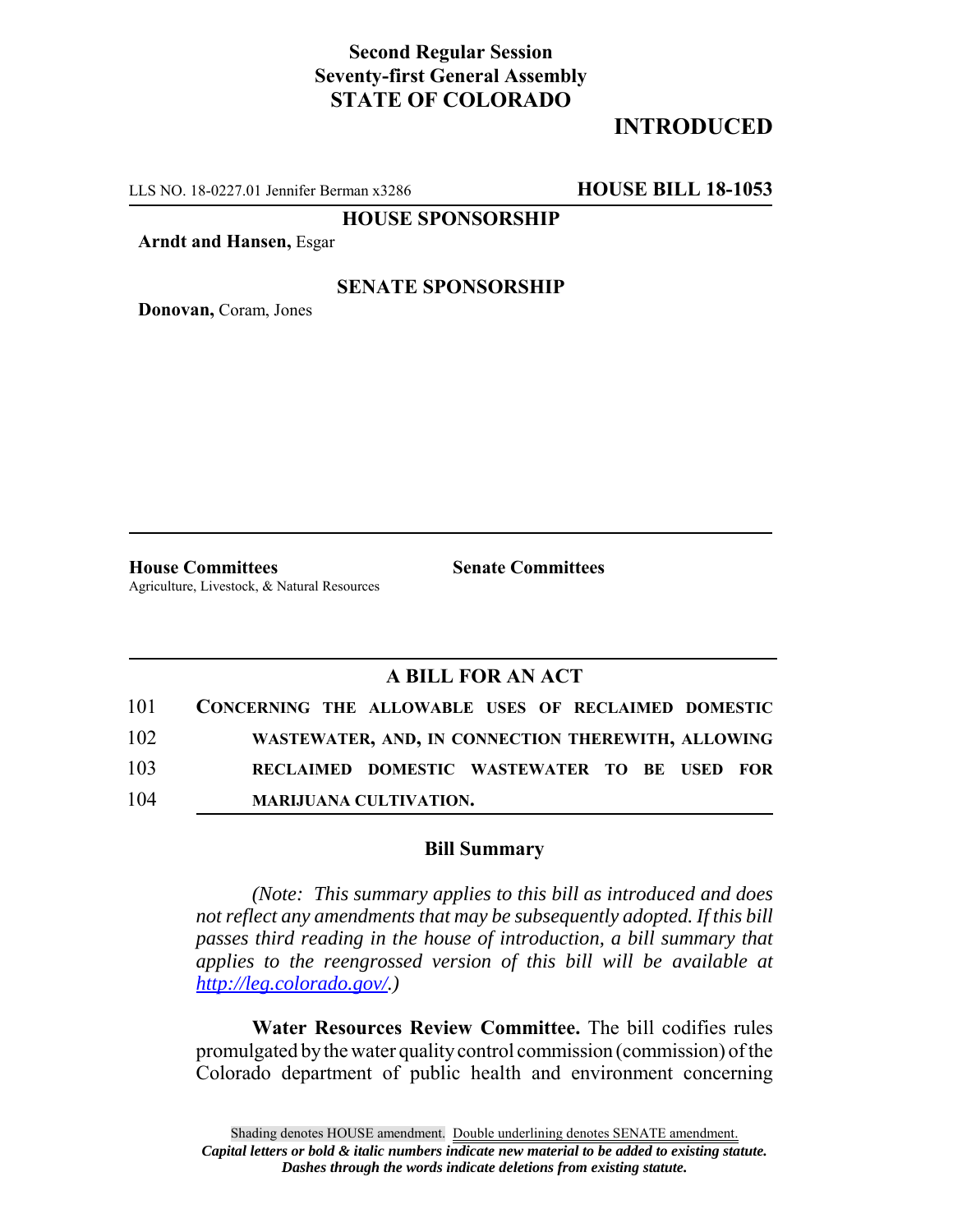allowable uses of reclaimed domestic wastewater, which is wastewater that has been treated for subsequent reuses other than drinking water. **Section 3** of the bill defines 3 categories of water quality standards for reclaimed domestic wastewater, sets forth the allowable uses for each water quality standard category, and adds marijuana cultivation as an allowable use for reclaimed domestic wastewater. Section 3 also authorizes the commission to establish new categories of water quality standards and to recategorize any use of reclaimed domestic wastewater to a less stringent category of water quality standard. Section 3 also authorizes the division of administration in the department of public health and environment to grant variances for uses of reclaimed domestic wastewater. **Sections 1, 2, and 4** make conforming amendments.

| $\mathbf{1}$   | Be it enacted by the General Assembly of the State of Colorado:             |
|----------------|-----------------------------------------------------------------------------|
| $\overline{2}$ | <b>SECTION 1.</b> In Colorado Revised Statutes, 25-8-103, amend             |
| 3              | $(17.5)$ as follows:                                                        |
| $\overline{4}$ | 25-8-103. Definitions. As used in this article 8, unless the context        |
| 5              | otherwise requires:                                                         |
| 6              | (17.5) "Reclaimed domestic wastewater" means wastewater that                |
| 7              | has received treatment IN ACCORDANCE WITH SECTION 25-8-205.7 AND            |
| 8              | that enables the wastewater to meet the requirements, prohibitions,         |
| 9              | standards, and concentration limitations adopted by the commission for      |
| 10             | subsequent reuses other than drinking.                                      |
| 11             | <b>SECTION 2.</b> In Colorado Revised Statutes, 25-8-205, amend             |
| 12             | $(1)(f)$ as follows:                                                        |
| 13             | 25-8-205. Control regulations. $(1)$ The commission may                     |
| 14             | promulgate control regulations for the following purposes:                  |
| 15             | IN ACCORDANCE WITH SECTION 25-8-205.7, to describe<br>(f)                   |
| 16             | requirements, prohibitions, standards, and concentration limitations on the |
| 17             | reuse of reclaimed domestic was tewater for purposes other than drinking    |
| 18             | that will protect public health and encourage the reuse of reclaimed        |
| 19             | domestic wastewater;                                                        |
|                |                                                                             |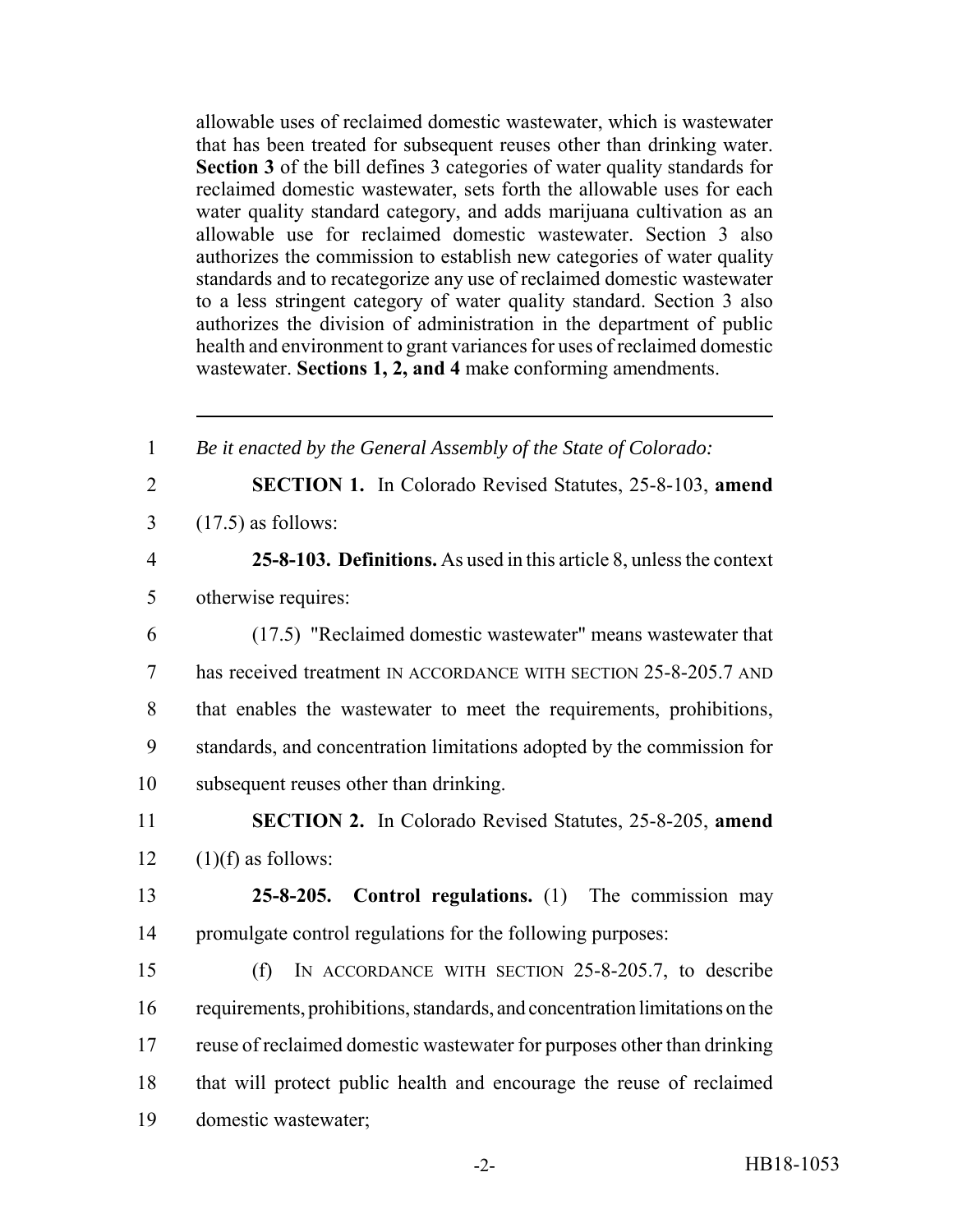**SECTION 3.** In Colorado Revised Statutes, **add** 25-8-205.7 as follows:

 **25-8-205.7. Control regulations for reuse of reclaimed domestic wastewater - definitions - rules.** (1) AS USED IN THIS SECTION, UNLESS THE CONTEXT OTHERWISE REQUIRES:

 (a) "CATEGORY 1 STANDARD" MEANS A WATER QUALITY STANDARD FOR RECLAIMED DOMESTIC WASTEWATER:

**(I) REQUIRING, AT A MINIMUM, THAT THE WATER HAS RECEIVED** SECONDARY TREATMENT WITH DISINFECTION; AND

 (II) FOR WHICH, AT THE POINT OF COMPLIANCE, THE WATER MEETS THE E. COLI AND TOTAL SUSPENDED SOLIDS STANDARDS PROMULGATED BY 12 THE COMMISSION FOR CATEGORY 1 WATER.

 (b) "CATEGORY 2 STANDARD" MEANS A WATER QUALITY STANDARD FOR RECLAIMED DOMESTIC WASTEWATER:

 (I) REQUIRING, AT A MINIMUM, THAT THE WATER HAS RECEIVED SECONDARY TREATMENT WITH FILTRATION AND DISINFECTION; AND

 (II) FOR WHICH, AT THE POINT OF COMPLIANCE, THE WATER MEETS THE E. COLI AND TURBIDITY STANDARDS PROMULGATED BY THE COMMISSION FOR CATEGORY 2 WATER.

 (c) "CATEGORY 3 STANDARD" MEANS A WATER QUALITY STANDARD FOR RECLAIMED DOMESTIC WASTEWATER:

**(I) REQUIRING, AT A MINIMUM, THAT THE WATER HAS RECEIVED** SECONDARY TREATMENT WITH FILTRATION AND DISINFECTION; AND

**(II) FOR WHICH, AT THE POINT OF COMPLIANCE, THE WATER MEETS**  THE E. COLI AND TURBIDITY STANDARDS PROMULGATED BY THE COMMISSION FOR CATEGORY 3 WATER.

**(d) "E. COLI" MEANS THE ESCHERICHIA COLI BACTERIA THAT ARE**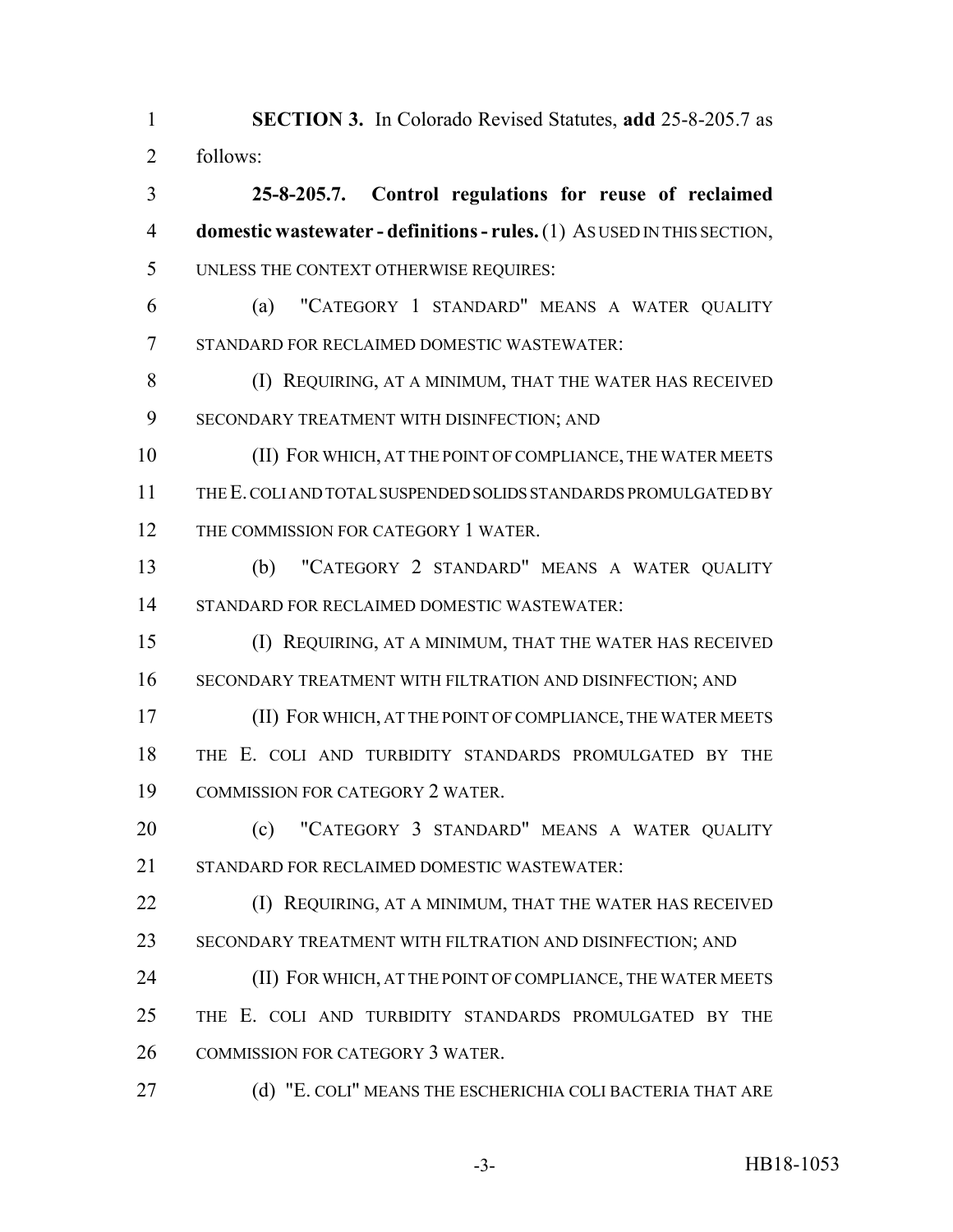FOUND IN THE ENVIRONMENT, FOODS, AND THE INTESTINES OF PEOPLE AND ANIMALS.

 (e) (I) "FOOD CROP" MEANS A CROP PRODUCED FOR DIRECT HUMAN CONSUMPTION OR A TREE THAT PRODUCES NUTS OR FRUIT INTENDED FOR DIRECT HUMAN CONSUMPTION.

 (II) "FOOD CROP" DOES NOT INCLUDE A CROP PRODUCED FOR ANIMAL CONSUMPTION ONLY; EXCEPT THAT A CROP PRODUCED WHERE LACTATING DAIRY ANIMALS FORAGE IS A FOOD CROP.

 (f) (I) "MARIJUANA" HAS THE SAME MEANING AS SET FORTH IN 10 SECTION 16 (2)(f) OF ARTICLE XVIII OF THE COLORADO CONSTITUTION.

 (II) "MARIJUANA" INCLUDES A USABLE FORM OF MARIJUANA USED 12 FOR MEDICAL USE, AS THOSE TERMS ARE DEFINED IN SECTION 14 (1) OF ARTICLE XVIII OF THE COLORADO CONSTITUTION.

 (g) "POINT OF COMPLIANCE" MEANS A POINT, AS IDENTIFIED BY THE PERSON THAT TREATS THE WATER, IN THE RECLAIMED DOMESTIC WASTEWATER TREATMENT PROCESS OR THE RECLAIMED DOMESTIC WASTEWATER TRANSPORTATION PROCESS, THAT OCCURS AFTER ALL TREATMENT HAS BEEN COMPLETED BUT BEFORE DILUTION AND BLENDING OF THE WATER HAS OCCURRED.

 (2) RECLAIMED DOMESTIC WASTEWATER MAY BE USED AS FOLLOWS:

**(a) IN COMPLIANCE WITH THE CATEGORY 1 STANDARD, FOR:** 

**(I) EVAPORATIVE INDUSTRIAL PROCESSES;** 

**(II) NONEVAPORATIVE INDUSTRIAL PROCESSES;** 

(III) NONDISCHARGING CONSTRUCTION AND ROAD MAINTENANCE;

26 (IV) LANDSCAPE IRRIGATION AT SITES WITH RESTRICTED ACCESS;

**(V) ZOO OPERATIONS;** 

-4- HB18-1053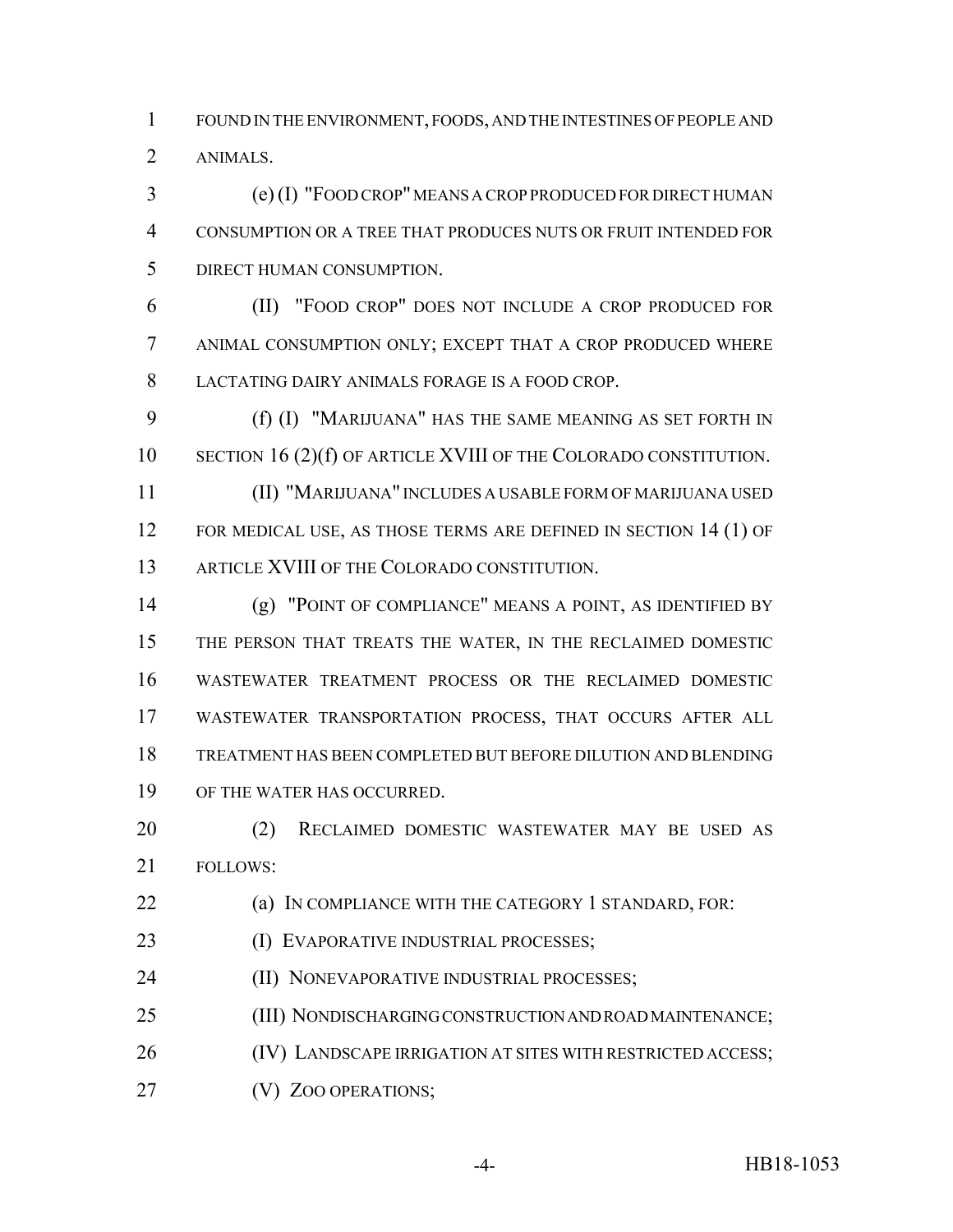(VI) IRRIGATION OF CROPS THAT ARE NOT FOOD CROPS; AND (VII) SILVICULTURE. (b) IN COMPLIANCE WITH THE CATEGORY 2 STANDARD, FOR: (I) ALL OF THE USES FOR WHICH RECLAIMED DOMESTIC WASTEWATER MAY BE USED IN COMPLIANCE WITH THE CATEGORY 1 STANDARD; (II) WASHWATER APPLICATIONS; (III) LANDSCAPE IRRIGATION AT SITES WITHOUT RESTRICTED ACCESS; 10 (IV) COMMERCIAL LAUNDRIES; (V) AUTOMATED VEHICLE WASHING; (VI) MANUAL, NONPUBLIC VEHICLE WASHING; (VII) NONRESIDENTIAL FIRE PROTECTION; AND (VIII) MARIJUANA CULTIVATION. (c) IN COMPLIANCE WITH THE CATEGORY 3 STANDARD, FOR: (I) ALL OF THE USES FOR WHICH RECLAIMED DOMESTIC WASTEWATER MAY BE USED IN COMPLIANCE WITH THE CATEGORY 1 18 STANDARD AND THE CATEGORY 2 STANDARD; (II) LANDSCAPE IRRIGATION AT SITES THAT ARE CONTROLLED BY RESIDENTS; AND 21 (III) RESIDENTIAL FIRE PROTECTION. (3) IN ADDITION TO COMPLYING WITH THE CATEGORY 2 STANDARD 23 PURSUANT TO SUBSECTION (2)(b)(VIII) OF THIS SECTION, REGARDLESS OF WHETHER THE USE IS FOR MARIJUANA PRODUCED FOR COMMERCIAL OR NONCOMMERCIAL USE, RECLAIMED DOMESTIC WASTEWATER MAY BE USED FOR MARIJUANA CULTIVATION ONLY IF THE USE MEETS THE WATER QUALITY STANDARDS FOR COMMERCIAL CROPS SET FORTH IN THE FEDERAL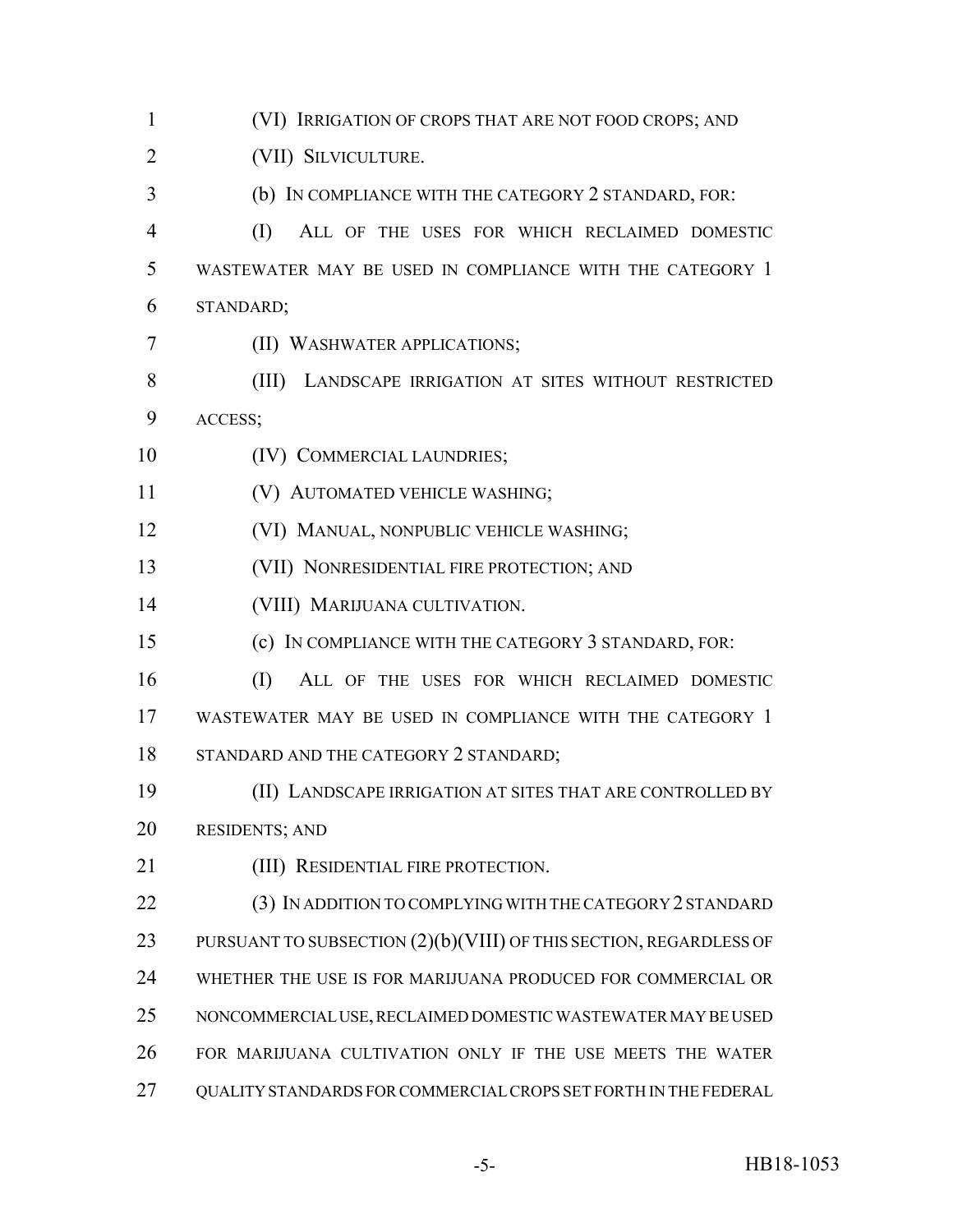"FDA FOOD SAFETY MODERNIZATION ACT", PUB.L. 111-353, AS 2 AMENDED. IN PROMULGATING RULES FOR THE CATEGORY 2 STANDARD AT THE POINT OF COMPLIANCE FOR USE OF RECLAIMED DOMESTIC WASTEWATER FOR MARIJUANA CULTIVATION, THE COMMISSION SHALL NOT PROMULGATE ANY RULE THAT IS MORE STRINGENT THAN THE RELEVANT STANDARDS SET FORTH IN THE FEDERAL "FDA FOOD SAFETY MODERNIZATION ACT", PUB.L. 111-353, AS AMENDED.

 (4) (a) ON OR BEFORE DECEMBER 31, 2019, THE COMMISSION SHALL PROMULGATE RULES IN ACCORDANCE WITH THIS SECTION.

 (b) IN PROMULGATING RULES IN ACCORDANCE WITH THIS SECTION, THE COMMISSION:

 (I) MAY CREATE NEW CATEGORIES OF WATER QUALITY 13 STANDARDS BEYOND THE THREE CATEGORIES SET FORTH IN THIS SECTION; AND

 (II) MAY RECATEGORIZE ANY OF THE USES SET FORTH IN SUBSECTION (2) OF THIS SECTION TO A LESS STRINGENT CATEGORY OF WATER QUALITY STANDARD.

 (c) THE COMMISSION, BY RULE, MAY AUTHORIZE ADDITIONAL USES OF RECLAIMED DOMESTIC WASTEWATER FOR ANY OF THE CATEGORIES OF WATER QUALITY STANDARDS SET FORTH IN SUBSECTION (2) OF THIS SECTION OR MAY CREATE A NEW CATEGORY OF WATER QUALITY STANDARD FOR ONE OR MORE ADDITIONAL USES OF RECLAIMED DOMESTIC WASTEWATER.

 (5) THE DIVISION MAY GRANT A USER OF RECLAIMED DOMESTIC WASTEWATER A VARIANCE FROM THE WATER QUALITY STANDARDS SET 26 FORTH IN SUBSECTION (2) OF THIS SECTION OR ESTABLISHED BY RULE BY 27 THE COMMISSION PURSUANT TO SUBSECTION (4) OF THIS SECTION IF THE